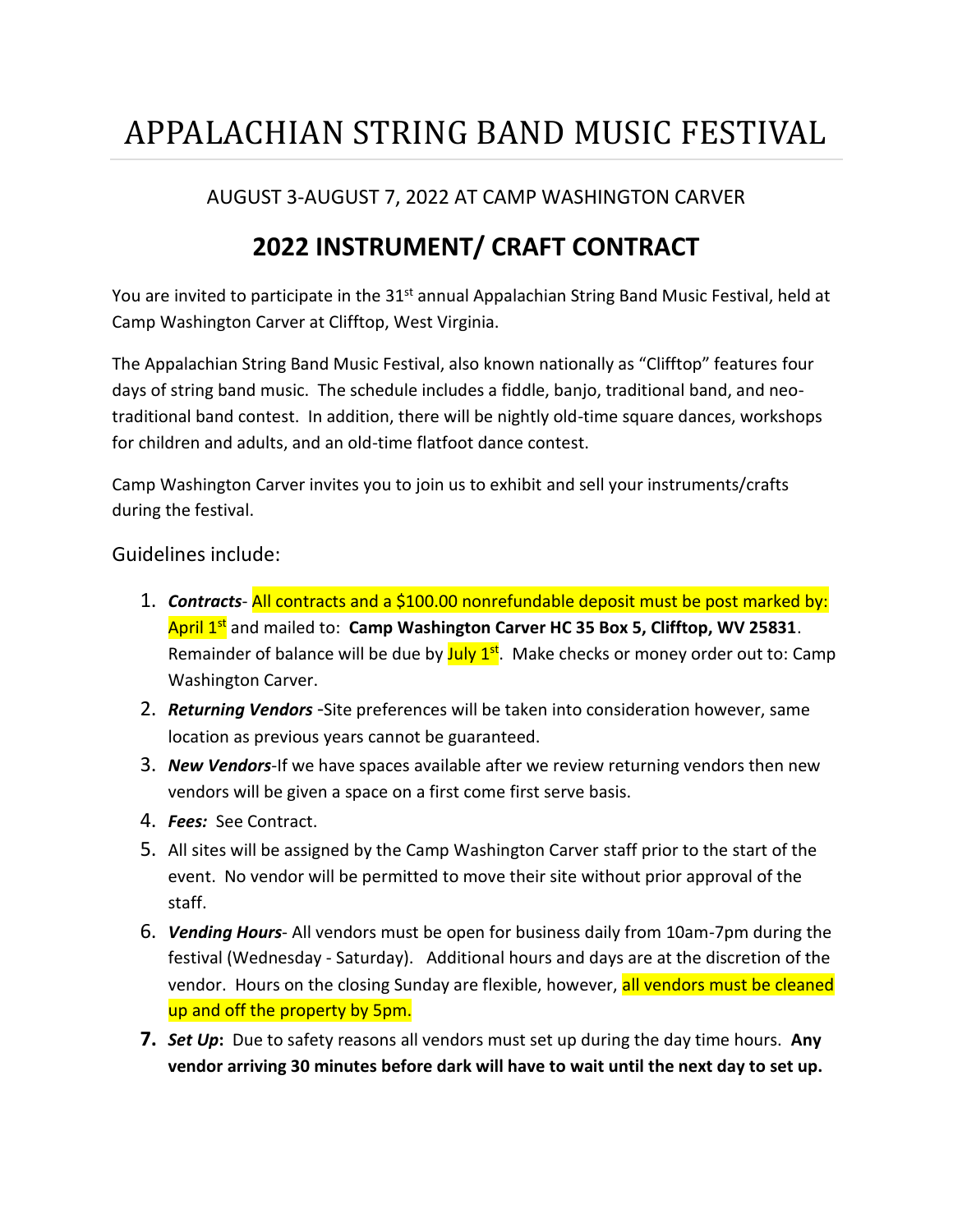- 8. *Responsibilities***:** Camp Washington Carver is not liable for lost, stolen, or broken items. Each vendor is responsible for his/her own merchandise. All vendors must provide their own booth, tables, and chairs. Tents and canopies are the responsibility of the vendor. Vendors must supply their own booth tarps and plastic to cover their merchandise at night.
- 9. *Electricity:* Electricity is limited and will be provided for booths only. Each instrument/craft vendor needs to provide a 200' electrical cord. If multiple outlets are needed, vendors will need to provide a multi-strip. Instrument/craft vendors are responsible for their own booth lighting.
- 10. Water hook-ups are not available.
- 11. We are renting vendor sites only, camping for the vendor will be allowed behind the paid site only if space allows for it.
- 12. *Please note*: Vendors may not sell merchandise directly out of their vehicle. Vehicles can only be used for inventory only.
- 13. *Note:* Box Office will close each evening from 11pm-8am. Vendors can enter and exit only if they have an arm band.
- 14. Camp Washington Carver is in the National Historic Register and is a historic landmark facility. All vendors must maintain their camp and vending sites in the same condition as when you arrived. Digging holes, nailing signs, eliminating sewage and/or waste on the grounds and having open fires are prohibited. If these policies are not adhered to, vendors may be asked to leave the festival without a refund and will not be invited back.
- 15. Vendors and their employees will be expected to have a respectful demeanor, and anyone who exhibits a disruptive behavior to the attendees, vendors, or staff will result in expulsion from the festival without a refund. Any issues or disputes will be resolved by the site manager of Camp Washington Carver whose decisions are final. (Vendors shall be responsible for the conduct of their employees). We thank you in advance for your cooperation.

Please direct your information to:

James D Hess, Site Manager Camp Washington Carver HC 35 Box 5 Clifftop, WV 25831 Email: [james.d.hess@wv.gov](mailto:james.d.hess@wv.gov) Or [lisa.d.cochran@wv.gov](mailto:lisa.d.cochran@wv.gov) Phone: 304-438-3005 Fax: 304-438-3006

#### *\*\*Keep these Guidelines for your information. Mail only the contract to Camp Washington Carver.*